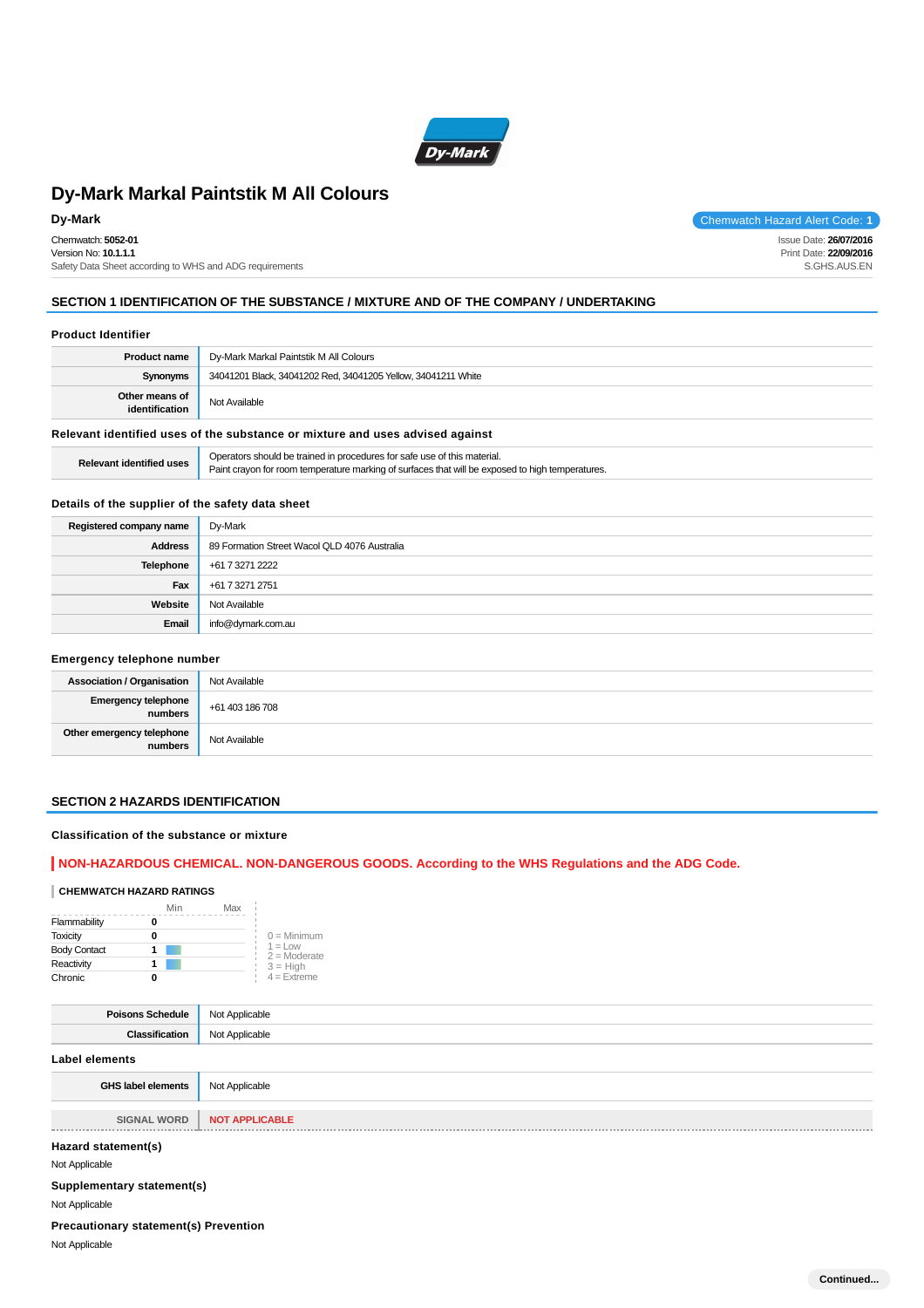## Issue Date: **26/07/2016** Print Date: **22/09/2016**

## **Dy-Mark Markal Paintstik M All Colours**

## **Precautionary statement(s) Response**

Not Applicable

**Precautionary statement(s) Storage**

Not Applicable

## **Precautionary statement(s) Disposal**

Not Applicable

## **SECTION 3 COMPOSITION / INFORMATION ON INGREDIENTS**

#### **Substances**

See section below for composition of Mixtures

#### **Mixtures**

| <b>CAS No</b> | %[weight] | Name        |
|---------------|-----------|-------------|
| 8001-26-1     | 25-40     | linseed oil |
| 7782-42-5     | 15        | graphite    |

## **SECTION 4 FIRST AID MEASURES**

#### **Description of first aid measures**

| <b>Eye Contact</b>  | If this product comes in contact with the eyes:<br>$\blacktriangleright$ Wash out immediately with fresh running water.<br>Ensure complete irrigation of the eye by keeping eyelids apart and away from eye and moving the eyelids by occasionally lifting the upper and lower lids.<br>Seek medical attention without delay; if pain persists or recurs seek medical attention.<br>► Removal of contact lenses after an eye injury should only be undertaken by skilled personnel. |
|---------------------|-------------------------------------------------------------------------------------------------------------------------------------------------------------------------------------------------------------------------------------------------------------------------------------------------------------------------------------------------------------------------------------------------------------------------------------------------------------------------------------|
| <b>Skin Contact</b> | If skin contact occurs:<br>Immediately remove all contaminated clothing, including footwear.<br>Flush skin and hair with running water (and soap if available).<br>Seek medical attention in event of irritation.                                                                                                                                                                                                                                                                   |
| Inhalation          | If fumes, aerosols or combustion products are inhaled remove from contaminated area.<br>• Other measures are usually unnecessary.                                                                                                                                                                                                                                                                                                                                                   |
| Ingestion           | Immediately give a glass of water.<br>First aid is not generally required. If in doubt, contact a Poisons Information Centre or a doctor.                                                                                                                                                                                                                                                                                                                                           |

#### **Indication of any immediate medical attention and special treatment needed**

Treat symptomatically.

## **SECTION 5 FIREFIGHTING MEASURES**

#### **Extinguishing media**

- There is no restriction on the type of extinguisher which may be used.
- Use extinguishing media suitable for surrounding area.

#### **Special hazards arising from the substrate or mixture**

| <b>Fire Incompatibility</b>    | Avoid contamination with oxidising agents i.e. nitrates, oxidising acids, chlorine bleaches, pool chlorine etc. as ignition may result                                                                                                                                                                                                                                                                                                                                                         |
|--------------------------------|------------------------------------------------------------------------------------------------------------------------------------------------------------------------------------------------------------------------------------------------------------------------------------------------------------------------------------------------------------------------------------------------------------------------------------------------------------------------------------------------|
| <b>Advice for firefighters</b> |                                                                                                                                                                                                                                                                                                                                                                                                                                                                                                |
| <b>Fire Fighting</b>           | Alert Fire Brigade and tell them location and nature of hazard.<br>• Wear breathing apparatus plus protective gloves in the event of a fire.<br>▶ Prevent, by any means available, spillage from entering drains or water courses.<br>Use fire fighting procedures suitable for surrounding area.                                                                                                                                                                                              |
| <b>Fire/Explosion Hazard</b>   | The material is not readily combustible under normal conditions.<br>However, it will break down under fire conditions and the organic component may burn.<br>$\triangleright$ Not considered to be a significant fire risk.<br>► Heat may cause expansion or decomposition with violent rupture of containers.<br>Combustion products include:carbon dioxide (CO2) acrolein, other pyrolysis products typical of burning organic materialMay emit poisonous fumes.May emit<br>corrosive fumes. |
| <b>HAZCHEM</b>                 | Not Applicable                                                                                                                                                                                                                                                                                                                                                                                                                                                                                 |

## **SECTION 6 ACCIDENTAL RELEASE MEASURES**

## **Personal precautions, protective equipment and emergency procedures**

See section 8

## **Environmental precautions**

See section 12

## **Methods and material for containment and cleaning up**

Clean up all spills immediately. Avoid breathing dust and contact with skin and eyes.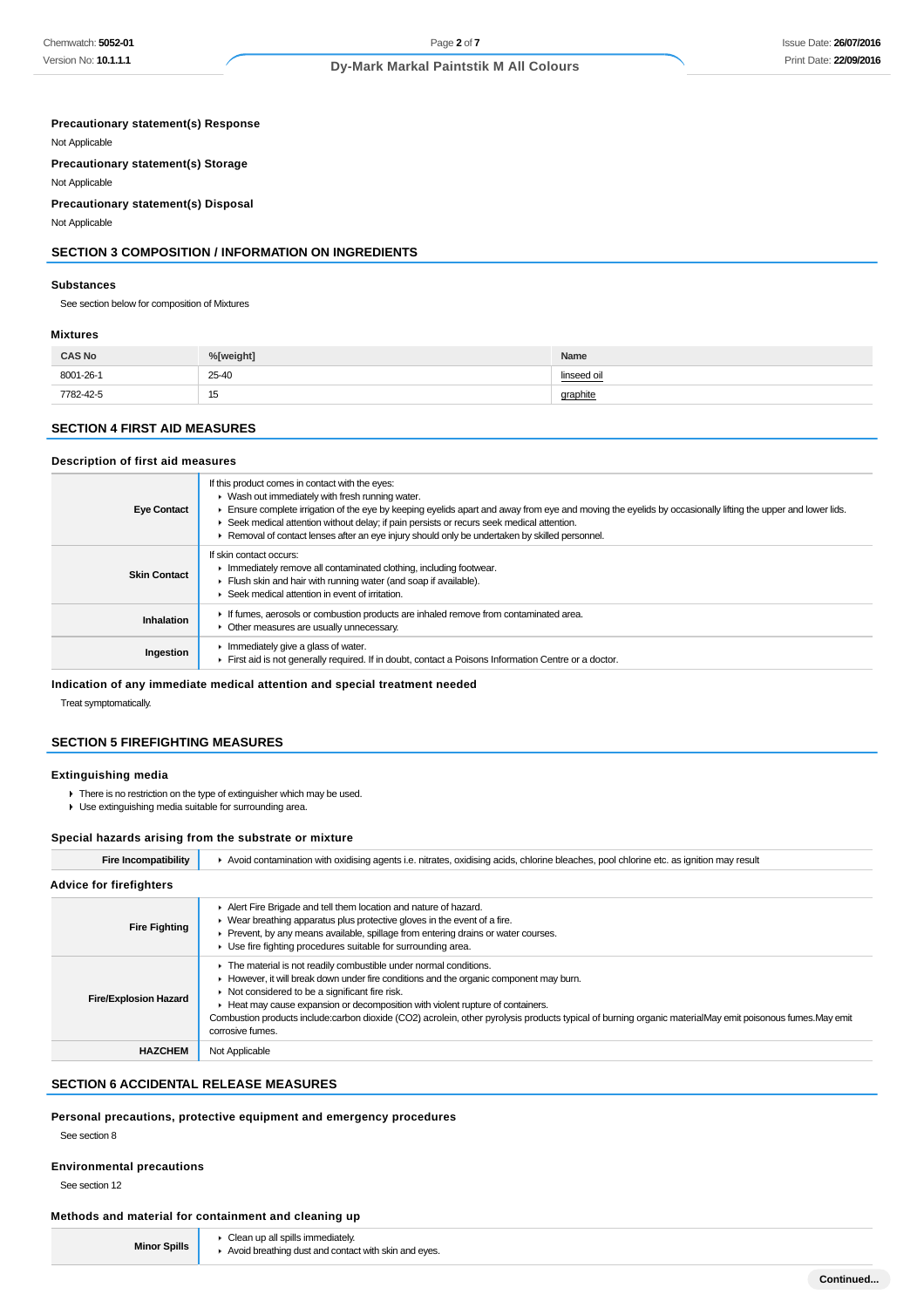|                     | • Wear protective clothing, gloves, safety glasses and dust respirator.<br>• Use dry clean up procedures and avoid generating dust.                                                                  |
|---------------------|------------------------------------------------------------------------------------------------------------------------------------------------------------------------------------------------------|
| <b>Major Spills</b> | Moderate hazard.<br><b>CAUTION:</b> Advise personnel in area.<br>Alert Emergency Services and tell them location and nature of hazard.<br>• Control personal contact by wearing protective clothing. |

Personal Protective Equipment advice is contained in Section 8 of the SDS.

## **SECTION 7 HANDLING AND STORAGE**

#### **Precautions for safe handling**

| Safe handling     | Avoid all personal contact, including inhalation.<br>• Wear protective clothing when risk of exposure occurs.<br>▶ Use in a well-ventilated area.<br>▶ Prevent concentration in hollows and sumps.                                                                                                                                                                                                                                                                                                                                         |
|-------------------|--------------------------------------------------------------------------------------------------------------------------------------------------------------------------------------------------------------------------------------------------------------------------------------------------------------------------------------------------------------------------------------------------------------------------------------------------------------------------------------------------------------------------------------------|
| Other information | Carbon and charcoal may be stabilised for storage and transport, without moistening, by treatment with hot air at 50 deg. C Use of oxygen-impermeable bags<br>to limit oxygen and moisture uptake has been proposed. Surface contamination with oxygenated volatiles may generate a heat of reaction (spontaneous heating).<br>Store in original containers.<br>▶ Keep containers securely sealed.<br>Store in a cool, dry area protected from environmental extremes.<br>Store away from incompatible materials and foodstuff containers. |

## **Conditions for safe storage, including any incompatibilities**

| Suitable container      | • Polyethylene or polypropylene container.<br>• Check all containers are clearly labelled and free from leaks. |
|-------------------------|----------------------------------------------------------------------------------------------------------------|
| Storage incompatibility | Avoid reaction with oxidising agents                                                                           |
|                         |                                                                                                                |

**X** — Must not be stored together

**0** — May be stored together with specific preventions

**+** — May be stored together

## **SECTION 8 EXPOSURE CONTROLS / PERSONAL PROTECTION**

## **Control parameters**

## **OCCUPATIONAL EXPOSURE LIMITS (OEL)**

## **INGREDIENT DATA**

| Source                       | Ingredient                                 | <b>Material name</b>                                                      |                       | <b>TWA</b>          | <b>STEL</b>   | Peak                 | <b>Notes</b>  |
|------------------------------|--------------------------------------------|---------------------------------------------------------------------------|-----------------------|---------------------|---------------|----------------------|---------------|
| Australia Exposure Standards | graphite                                   | Graphite (all forms except fibres) (respirable dust)(natural & synthetic) |                       | $3$ mg/m $3$        | Not Available | Not Available        | Not Available |
| <b>EMERGENCY LIMITS</b>      |                                            |                                                                           |                       |                     |               |                      |               |
| Ingredient                   | <b>Material name</b>                       |                                                                           | TEEL-1                | TEEL-2              |               | TEEL-3               |               |
| linseed oil                  | Polymerized linseed oil                    |                                                                           | $6 \,\mathrm{mq/m}$ 3 | 66 mg/m3            |               | 400 mg/m3            |               |
| linseed oil                  | Linseed oil                                |                                                                           | 22 mg/m3              | 250 mg/m3           |               | 1500 mg/m3           |               |
| graphite                     | Graphite; (Mineral carbon)<br>$2$ mg/m $3$ |                                                                           |                       | $2 \text{ mg/m}$    |               | $95 \,\mathrm{mg/m}$ |               |
|                              |                                            |                                                                           |                       |                     |               |                      |               |
| Ingredient                   | <b>Original IDLH</b>                       |                                                                           |                       | <b>Revised IDLH</b> |               |                      |               |
| linseed oil                  | Not Available                              |                                                                           | Not Available         |                     |               |                      |               |
| graphite                     | N.E. mg/m3 / N.E. ppm                      |                                                                           |                       | 1,250 mg/m3         |               |                      |               |

## **Exposure controls**

| Appropriate engineering<br>controls | Engineering controls are used to remove a hazard or place a barrier between the worker and the hazard. Well-designed engineering controls can be highly<br>effective in protecting workers and will typically be independent of worker interactions to provide this high level of protection.<br>The basic types of engineering controls are:<br>Process controls which involve changing the way a job activity or process is done to reduce the risk.<br>Enclosure and/or isolation of emission source which keeps a selected hazard "physically" away from the worker and ventilation that strategically "adds" and<br>"removes" air in the work environment. |
|-------------------------------------|-----------------------------------------------------------------------------------------------------------------------------------------------------------------------------------------------------------------------------------------------------------------------------------------------------------------------------------------------------------------------------------------------------------------------------------------------------------------------------------------------------------------------------------------------------------------------------------------------------------------------------------------------------------------|
| <b>Personal protection</b>          | <b>COLLEGE</b>                                                                                                                                                                                                                                                                                                                                                                                                                                                                                                                                                                                                                                                  |
| Eye and face protection             | Safety glasses with side shields.<br>▶ Chemical goggles.<br>• Contact lenses may pose a special hazard; soft contact lenses may absorb and concentrate irritants. A written policy document, describing the wearing of<br>lenses or restrictions on use, should be created for each workplace or task.                                                                                                                                                                                                                                                                                                                                                          |
| <b>Skin protection</b>              | See Hand protection below                                                                                                                                                                                                                                                                                                                                                                                                                                                                                                                                                                                                                                       |
|                                     |                                                                                                                                                                                                                                                                                                                                                                                                                                                                                                                                                                                                                                                                 |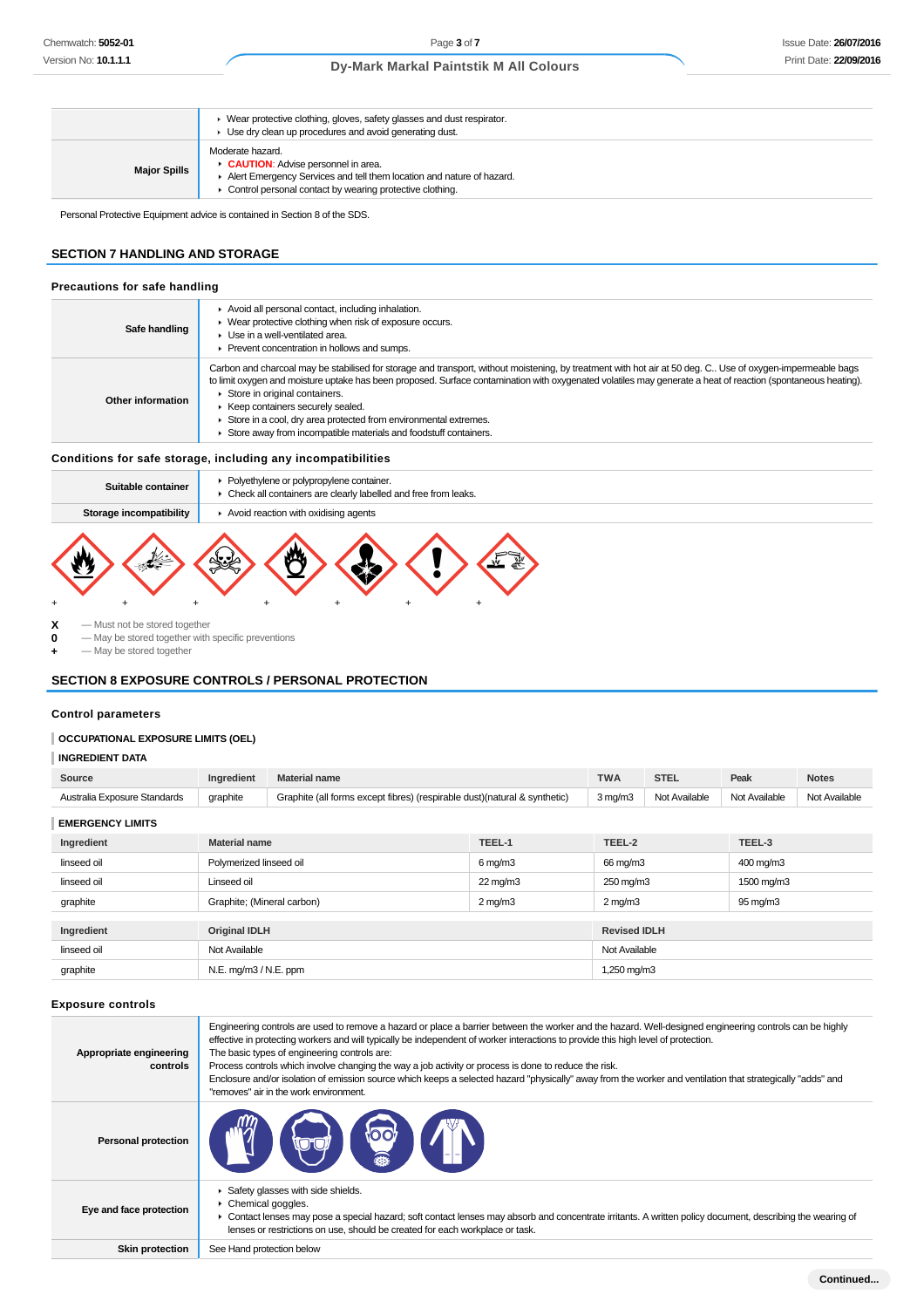| Hands/feet protection  | The selection of suitable gloves does not only depend on the material, but also on further marks of quality which vary from manufacturer to manufacturer. Where<br>the chemical is a preparation of several substances, the resistance of the glove material can not be calculated in advance and has therefore to be checked prior<br>to the application.<br>The exact break through time for substances has to be obtained from the manufacturer of the protective gloves and has to be observed when making a final<br>choice.<br>Personal hygiene is a key element of effective hand care.<br>Experience indicates that the following polymers are suitable as glove materials for protection against undissolved, dry solids, where abrasive particles are not<br>present.<br>polychloroprene.<br>$\blacktriangleright$ nitrile rubber.<br>butyl rubber. |
|------------------------|---------------------------------------------------------------------------------------------------------------------------------------------------------------------------------------------------------------------------------------------------------------------------------------------------------------------------------------------------------------------------------------------------------------------------------------------------------------------------------------------------------------------------------------------------------------------------------------------------------------------------------------------------------------------------------------------------------------------------------------------------------------------------------------------------------------------------------------------------------------|
| <b>Body protection</b> | See Other protection below                                                                                                                                                                                                                                                                                                                                                                                                                                                                                                                                                                                                                                                                                                                                                                                                                                    |
| Other protection       | $\triangleright$ Overalls.<br>▶ P.V.C. apron.<br>▶ Barrier cream.                                                                                                                                                                                                                                                                                                                                                                                                                                                                                                                                                                                                                                                                                                                                                                                             |
| <b>Thermal hazards</b> | Not Available                                                                                                                                                                                                                                                                                                                                                                                                                                                                                                                                                                                                                                                                                                                                                                                                                                                 |

#### **Respiratory protection**

Type A-P Filter of sufficient capacity. (AS/NZS 1716 & 1715, EN 143:2000 & 149:2001, ANSI Z88 or national equivalent)

Where the concentration of gas/particulates in the breathing zone, approaches or exceeds the "Exposure Standard" (or ES), respiratory protection is required. Degree of protection varies with both face-piece and Class of filter; the nature of protection varies with Type of filter.

| <b>Required Minimum Protection Factor</b> | <b>Half-Face Respirator</b> | <b>Full-Face Respirator</b> | <b>Powered Air Respirator</b> |
|-------------------------------------------|-----------------------------|-----------------------------|-------------------------------|
| up to $10 \times ES$                      | A-AUS P2                    | -                           | A-PAPR-AUS / Class 1 P2       |
| up to $50 \times ES$                      |                             | A-AUS / Class 1 P2          |                               |
| up to $100 \times ES$                     |                             | A-2 P2                      | A-PAPR-2 P2 ^                 |

^ - Full-face

A(All classes) = Organic vapours, B AUS or B1 = Acid gasses, B2 = Acid gas or hydrogen cyanide(HCN), B3 = Acid gas or hydrogen cyanide(HCN), E = Sulfur dioxide(SO2), G = Agricultural chemicals, K = Ammonia(NH3), Hg = Mercury, NO = Oxides of nitrogen, MB = Methyl bromide, AX = Low boiling point organic compounds(below 65 degC)

Respirators may be necessary when engineering and administrative controls do not adequately prevent exposures.

- The decision to use respiratory protection should be based on professional judgment that takes into account toxicity information, exposure measurement data, and frequency and likelihood of the worker's exposure - ensure users are not subject to high thermal loads which may result in heat stress or distress due to personal protective equipment (powered, positive flow, full face apparatus may be an option).
- Published occupational exposure limits, where they exist, will assist in determining the adequacy of the selected respiratory protection. These may be government mandated or vendor recommended.

▶ Certified respirators will be useful for protecting workers from inhalation of particulates when properly selected and fit tested as part of a complete respiratory protection program.

Use approved positive flow mask if significant quantities of dust becomes airborne.

**Try to avoid creating dust conditions.** 

#### **SECTION 9 PHYSICAL AND CHEMICAL PROPERTIES**

## **Information on basic physical and chemical properties**

| Appearance                                      | Black Cylindrical crayon/solid with a mild odour; not miscible with water. |                                                   |                |
|-------------------------------------------------|----------------------------------------------------------------------------|---------------------------------------------------|----------------|
|                                                 |                                                                            |                                                   |                |
| <b>Physical state</b>                           | Solid                                                                      | Relative density (Water = 1)                      | >1             |
| Odour                                           | Not Available                                                              | <b>Partition coefficient</b><br>n-octanol / water | Not Available  |
| <b>Odour threshold</b>                          | Not Available                                                              | Auto-ignition temperature<br>$(^{\circ}C)$        | Not Applicable |
| pH (as supplied)                                | Not Applicable                                                             | Decomposition<br>temperature                      | Not Applicable |
| Melting point / freezing<br>point $(^{\circ}C)$ | 66 approx.                                                                 | <b>Viscosity (cSt)</b>                            | Not Applicable |
| Initial boiling point and<br>boiling range (°C) | Not Applicable                                                             | Molecular weight (g/mol)                          | Not Applicable |
| Flash point (°C)                                | Not Applicable                                                             | <b>Taste</b>                                      | Not Available  |
| <b>Evaporation rate</b>                         | Not Applicable                                                             | <b>Explosive properties</b>                       | Not Available  |
| Flammability                                    | Not Applicable                                                             | <b>Oxidising properties</b>                       | Not Available  |
| <b>Upper Explosive Limit (%)</b>                | Not Applicable                                                             | Surface Tension (dyn/cm or<br>$mN/m$ )            | Not Applicable |
| Lower Explosive Limit (%)                       | Not Applicable                                                             | <b>Volatile Component (%vol)</b>                  | 0              |
| Vapour pressure (kPa)                           | Not Applicable                                                             | Gas group                                         | Not Available  |
| Solubility in water (g/L)                       | Immiscible                                                                 | pH as a solution (1%)                             | Not Applicable |
| Vapour density $(Air = 1)$                      | Not Available                                                              | VOC g/L                                           | Not Available  |

## **SECTION 10 STABILITY AND REACTIVITY**

**Reactivity** See section 7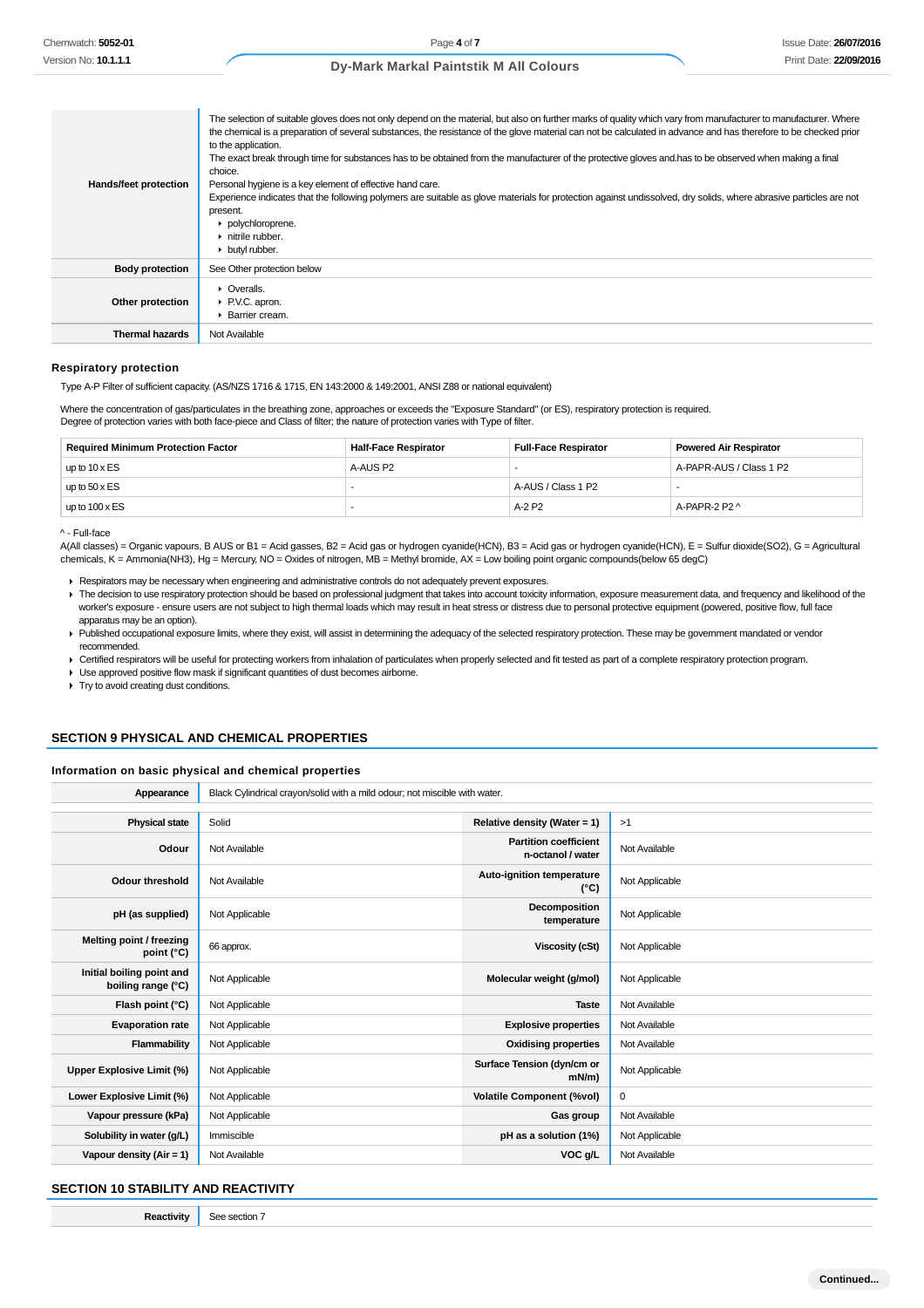| <b>Chemical stability</b>                   | • Unstable in the presence of incompatible materials.<br>▶ Product is considered stable.<br>Hazardous polymerisation will not occur.                                                                                                                                                                                                                                                                    |
|---------------------------------------------|---------------------------------------------------------------------------------------------------------------------------------------------------------------------------------------------------------------------------------------------------------------------------------------------------------------------------------------------------------------------------------------------------------|
| Possibility of hazardous<br>reactions       | See section 7                                                                                                                                                                                                                                                                                                                                                                                           |
| <b>Conditions to avoid</b>                  | See section 7                                                                                                                                                                                                                                                                                                                                                                                           |
| Incompatible materials                      | See section 7                                                                                                                                                                                                                                                                                                                                                                                           |
| Hazardous decomposition<br>products         | See section 5                                                                                                                                                                                                                                                                                                                                                                                           |
| <b>SECTION 11 TOXICOLOGICAL INFORMATION</b> |                                                                                                                                                                                                                                                                                                                                                                                                         |
| Information on toxicological effects        |                                                                                                                                                                                                                                                                                                                                                                                                         |
| Inhaled                                     | Fine mists generated from plant/vegetable (or more rarely from animal) oils may be hazardous. Extreme heating for prolonged periods, at high temperatures,<br>may generate breakdown products which include acrolein and acrolein-like substances.<br>Impurities found in carbons, including iodine, can be toxic. Carbon dusts in the air may cause irritation of the mucous membranes, eyes and skin. |

| illialeu                   | Impurities found in carbons, including iodine, can be toxic. Carbon dusts in the air may cause irritation of the mucous membranes, eyes and skin.<br>Fumes from the burning material are irritating and harmful if inhaled                                                                                                                                                                                                                                                                                                                                                                                                                                         |                                    |  |
|----------------------------|--------------------------------------------------------------------------------------------------------------------------------------------------------------------------------------------------------------------------------------------------------------------------------------------------------------------------------------------------------------------------------------------------------------------------------------------------------------------------------------------------------------------------------------------------------------------------------------------------------------------------------------------------------------------|------------------------------------|--|
| Ingestion                  | Not normally a hazard due to physical form of product.<br>Ingestion may result in nausea, abdominal irritation, pain and vomiting                                                                                                                                                                                                                                                                                                                                                                                                                                                                                                                                  |                                    |  |
| <b>Skin Contact</b>        | There is some evidence to suggest that the material may cause moderate inflammation of the skin either following direct contact or after a delay of some time.<br>Repeated exposure can cause contact dermatitis which is characterised by redness, swelling and blistering.<br>Open cuts, abraded or irritated skin should not be exposed to this material                                                                                                                                                                                                                                                                                                        |                                    |  |
| Eye                        | There is some evidence that material may produce eye irritation in some persons and produce eye damage 24 hours or more after instillation. Severe<br>inflammation may be expected with redness.                                                                                                                                                                                                                                                                                                                                                                                                                                                                   |                                    |  |
| Chronic                    | Prolonged or repeated inhalation of dust may cause in lung disease. Graphite workers have reported symptoms of headaches, coughing, depression, low<br>appetite, difficult breathing and black sputum. Workers suffering from this have generally worked in the industry for long periods, (10 years or more), although<br>some cases have been reported after as little as four years.<br>There is insufficient evidence to suggest that exposure to carbon black causes increased susceptibility to cancer or other ill effects. Some lung changes can<br>occur after a prolonged period of exposure as well as increased strain on the right side of the heart. |                                    |  |
|                            |                                                                                                                                                                                                                                                                                                                                                                                                                                                                                                                                                                                                                                                                    |                                    |  |
| Dy-Mark Markal Paintstik M | <b>TOXICITY</b>                                                                                                                                                                                                                                                                                                                                                                                                                                                                                                                                                                                                                                                    | <b>IRRITATION</b>                  |  |
| <b>All Colours</b>         | Not Available                                                                                                                                                                                                                                                                                                                                                                                                                                                                                                                                                                                                                                                      | Not Available                      |  |
| linseed oil                | <b>TOXICITY</b>                                                                                                                                                                                                                                                                                                                                                                                                                                                                                                                                                                                                                                                    | <b>IRRITATION</b>                  |  |
|                            | Oral (rat) LD50: >2000 mg/kg <sup>[2]</sup>                                                                                                                                                                                                                                                                                                                                                                                                                                                                                                                                                                                                                        | Skin (human):300 mg/3days-moderate |  |
|                            | <b>TOXICITY</b>                                                                                                                                                                                                                                                                                                                                                                                                                                                                                                                                                                                                                                                    | <b>IRRITATION</b>                  |  |
| graphite                   | Inhalation (rat) LC50: >2 mg/L/4hr <sup>[1]</sup>                                                                                                                                                                                                                                                                                                                                                                                                                                                                                                                                                                                                                  | Not Available                      |  |
|                            | Oral (rat) LD50: >2000 mg/kg <sup>[2]</sup>                                                                                                                                                                                                                                                                                                                                                                                                                                                                                                                                                                                                                        |                                    |  |

| Legend:            | 1. Value obtained from Europe ECHA Registered Substances - Acute toxicity 2.* Value obtained from manufacturer's SDS. Unless otherwise specified data<br>extracted from RTECS - Register of Toxic Effect of chemical Substances                                                                                                                                                                                                                                                                                                                                                                                                                                                                                                                                                                                                                                                                                                                                                                                                                                                                                                                                                                                                                                                                                                                                        |
|--------------------|------------------------------------------------------------------------------------------------------------------------------------------------------------------------------------------------------------------------------------------------------------------------------------------------------------------------------------------------------------------------------------------------------------------------------------------------------------------------------------------------------------------------------------------------------------------------------------------------------------------------------------------------------------------------------------------------------------------------------------------------------------------------------------------------------------------------------------------------------------------------------------------------------------------------------------------------------------------------------------------------------------------------------------------------------------------------------------------------------------------------------------------------------------------------------------------------------------------------------------------------------------------------------------------------------------------------------------------------------------------------|
|                    |                                                                                                                                                                                                                                                                                                                                                                                                                                                                                                                                                                                                                                                                                                                                                                                                                                                                                                                                                                                                                                                                                                                                                                                                                                                                                                                                                                        |
| <b>LINSEED OIL</b> | Group E aliphatic esters (polyol esters) are stable against oxidation and elimination, and may be used as synthetic lubricants for motor oil, jet engines,<br>refrigeration lubricants, hydraulic fluids, industrial oven chain oils, high temperature greases, fire resistant transformer coolants and turbine engines. They<br>may cause increase in kidney weight in the male rat but exhibits low acute/chronic effect with respect to reproduction and gene damage.<br>For polyunsaturated fatty acids and oils (triglycerides)<br>Studies on animals have shown a link between polyunsaturated fat and the incidence of tumours. In some of these studies the incidence of tumours increased<br>with increasing intake of polyunsaturated fat, up to about 5% of total energy, near to the middle of the current dietary intake in humans.<br>The propensity for polyunsaturated fats to oxidise is another possible risk factor. This leads to the generation of free radicals and eventually to rancidity<br>Research evidence suggests that consuming high amounts of polyunsaturated fat may increase the risk of cancer spreading.<br>The material may cause skin irritation after prolonged or repeated exposure and may produce on contact skin redness, swelling, the production of vesicles,<br>scaling and thickening of the skin.<br>* Akzo Nobel SDS |
|                    | Asthma-like symptoms may continue for months or even years after exposure to the material ceases. This may be due to a non-allergenic condition known as<br>reactive airways dysfunction syndrome (RADS) which can occur following exposure to high levels of highly irritating compound. Key criteria for the diagnosis                                                                                                                                                                                                                                                                                                                                                                                                                                                                                                                                                                                                                                                                                                                                                                                                                                                                                                                                                                                                                                               |

**GRAPHITE** reactive airways dysfunction syndrome (RADS) which can occur following exposure to high levels of highly irritating compound. Key criteria for the diagnosis of RADS include the absence of preceding respiratory disease, in a non-atopic individual, with abrupt onset of persistent asthma-like symptoms within minutes to hours of a documented exposure to the irritant. A reversible airflow pattern, on spirometry, with the presence of moderate to severe bronchial hyperreactivity on methacholine challenge testing and the lack of minimal lymphocytic inflammation, without eosinophilia, have also been included in the criteria for diagnosis of RADS.

| <b>LINSEED OIL &amp; GRAPHITE</b>           | No significant acute toxicological data identified in literature search. |                                 |         |
|---------------------------------------------|--------------------------------------------------------------------------|---------------------------------|---------|
|                                             |                                                                          |                                 |         |
| <b>Acute Toxicity</b>                       | $\circ$                                                                  | Carcinogenicity                 | N       |
| <b>Skin Irritation/Corrosion</b>            | $\circ$                                                                  | Reproductivity                  | $\circ$ |
| <b>Serious Eye</b><br>Damage/Irritation     | $\circ$                                                                  | <b>STOT - Single Exposure</b>   | ∾       |
| <b>Respiratory or Skin</b><br>sensitisation | O                                                                        | <b>STOT - Repeated Exposure</b> | $\circ$ |
| Mutagenicity                                |                                                                          | <b>Aspiration Hazard</b>        |         |

Legend:  $\mathsf{X}$  - Data available but does not fill the criteria for classification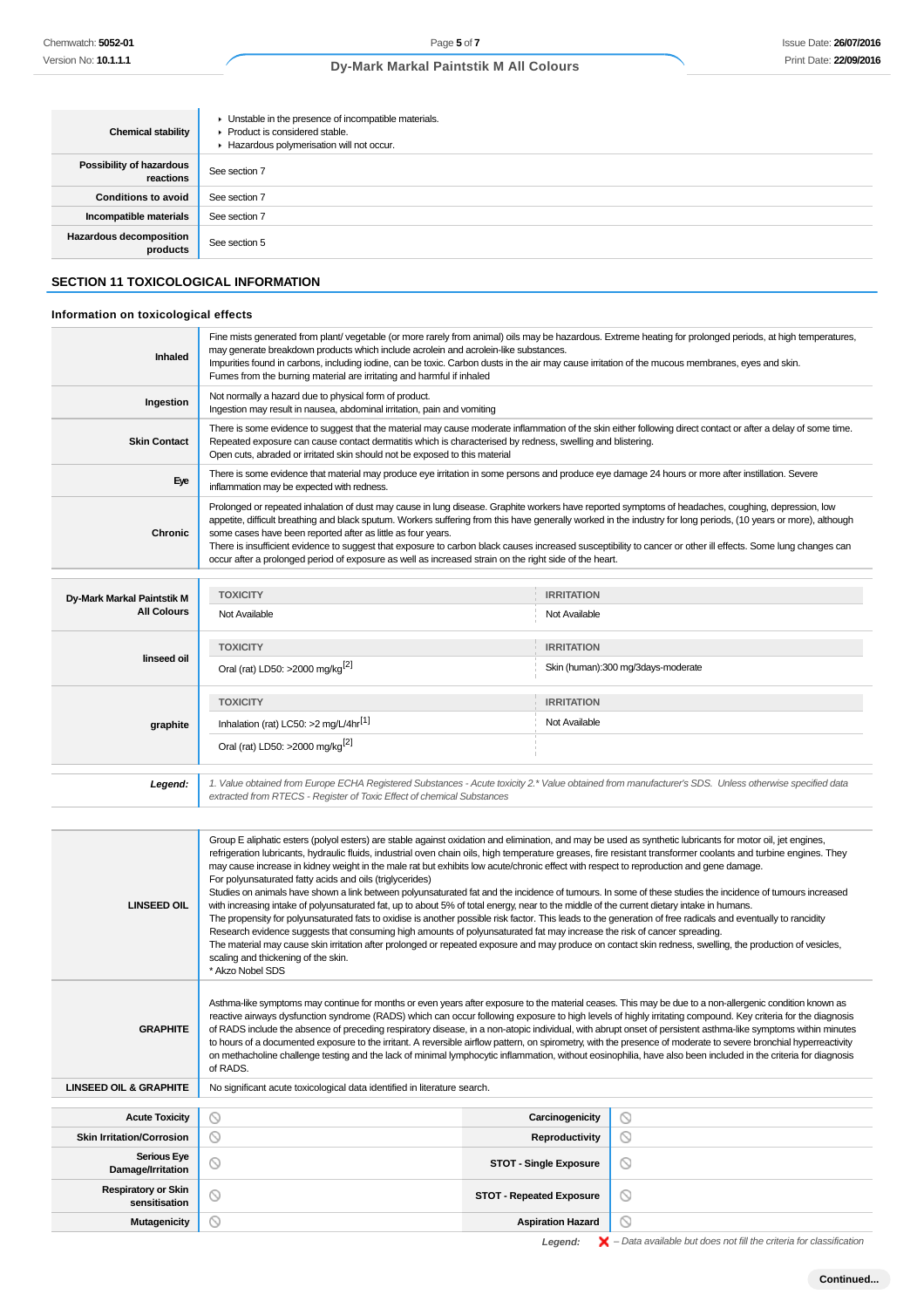$\blacktriangleright$  – Data required to make classification available

 $\bigcirc$  – Data Not Available to make classification

## **SECTION 12 ECOLOGICAL INFORMATION**

| OXICIT |  |
|--------|--|
|        |  |

| יייייי      |                                                                                                                                                                                                                                                                                                                                                                                          |                           |                               |                          |                |
|-------------|------------------------------------------------------------------------------------------------------------------------------------------------------------------------------------------------------------------------------------------------------------------------------------------------------------------------------------------------------------------------------------------|---------------------------|-------------------------------|--------------------------|----------------|
| Ingredient  | Endpoint                                                                                                                                                                                                                                                                                                                                                                                 | <b>Test Duration (hr)</b> | <b>Species</b>                | Value                    | Source         |
| linseed oil | LC50                                                                                                                                                                                                                                                                                                                                                                                     | 96                        | Fish                          | $>1$ mg/L                | 2              |
| linseed oil | EC50                                                                                                                                                                                                                                                                                                                                                                                     | 48                        | Crustacea                     | $>0.8$ mg/L              | 2              |
| linseed oil | EC50                                                                                                                                                                                                                                                                                                                                                                                     | 72                        | Algae or other aquatic plants | $>0.4 - 0.6$ mg/L        | 2              |
| linseed oil | EC50                                                                                                                                                                                                                                                                                                                                                                                     | 72                        | Algae or other aquatic plants | $>0.4 - 0.6$ mg/L        | 2              |
| linseed oil | <b>NOEC</b>                                                                                                                                                                                                                                                                                                                                                                              | 72                        | Algae or other aquatic plants | $0.4 - 0.6$ mg/L         | 2              |
| graphite    | LC50                                                                                                                                                                                                                                                                                                                                                                                     | 96                        | Fish                          | $>100$ mg/L              | 2              |
| graphite    | EC50                                                                                                                                                                                                                                                                                                                                                                                     | 48                        | Crustacea                     | $>=$ 38.4- $<=$ 67.6mg/L | 2              |
| graphite    | <b>EC50</b>                                                                                                                                                                                                                                                                                                                                                                              | 72                        | Algae or other aquatic plants | $7.2$ mg/L               | 2              |
| graphite    | <b>EC50</b>                                                                                                                                                                                                                                                                                                                                                                              | 72                        | Algae or other aquatic plants | 19mg/L                   | $\overline{2}$ |
| graphite    | <b>NOEC</b>                                                                                                                                                                                                                                                                                                                                                                              | 672                       | Crustacea                     | $>=0.58 - 10$ mg/L       | 2              |
| Legend:     | Extracted from 1. IUCLID Toxicity Data 2. Europe ECHA Registered Substances - Ecotoxicological Information - Aguatic Toxicity 3. EPIWIN Suite V3.12 -<br>Aquatic Toxicity Data (Estimated) 4. US EPA, Ecotox database - Aquatic Toxicity Data 5. ECETOC Aquatic Hazard Assessment Data 6. NITE (Japan) -<br>Bioconcentration Data 7. METI (Japan) - Bioconcentration Data 8. Vendor Data |                           |                               |                          |                |

## **DO NOT** discharge into sewer or waterways.

## **Persistence and degradability**

| Ingredient | Persistence: Water/Soil               | Persistence: Air                      |  |
|------------|---------------------------------------|---------------------------------------|--|
|            | No Data available for all ingredients | No Data available for all ingredients |  |

#### **Bioaccumulative potential**

| Ingredient              | <b>Bioaccumulation</b>                |
|-------------------------|---------------------------------------|
|                         | No Data available for all ingredients |
| <b>Mobility in soil</b> |                                       |

| <b>Mobility</b> |
|-----------------|
| NIc<br>.        |

## **SECTION 13 DISPOSAL CONSIDERATIONS**

| Waste treatment methods                |                                                                                                                                                                                                                                                                                                                                                                                                                                                                                                                                                                                                                                                                                                                                                                                                                                                                                              |
|----------------------------------------|----------------------------------------------------------------------------------------------------------------------------------------------------------------------------------------------------------------------------------------------------------------------------------------------------------------------------------------------------------------------------------------------------------------------------------------------------------------------------------------------------------------------------------------------------------------------------------------------------------------------------------------------------------------------------------------------------------------------------------------------------------------------------------------------------------------------------------------------------------------------------------------------|
| <b>Product / Packaging</b><br>disposal | DO NOT allow wash water from cleaning or process equipment to enter drains.<br>It may be necessary to collect all wash water for treatment before disposal.<br>In all cases disposal to sewer may be subject to local laws and requlations and these should be considered first.<br>• Where in doubt contact the responsible authority.<br>Recycle wherever possible.<br>• Consult manufacturer for recycling options or consult local or regional waste management authority for disposal if no suitable treatment or disposal facility<br>can be identified.<br>▶ Dispose of by: burial in a land-fill specifically licenced to accept chemical and / or pharmaceutical wastes or Incineration in a licenced apparatus (after<br>admixture with suitable combustible material)<br>Decontaminate empty containers. Observe all label safeguards until containers are cleaned and destroyed. |

## **SECTION 14 TRANSPORT INFORMATION**

#### **Labels Required**

| <b>Maring</b> | <b>NO</b><br>$\sim$ |
|---------------|---------------------|
|               | ١c<br>.             |

**Land transport (ADG): NOT REGULATED FOR TRANSPORT OF DANGEROUS GOODS**

**Air transport (ICAO-IATA / DGR): NOT REGULATED FOR TRANSPORT OF DANGEROUS GOODS**

**Sea transport (IMDG-Code / GGVSee): NOT REGULATED FOR TRANSPORT OF DANGEROUS GOODS**

**Transport in bulk according to Annex II of MARPOL and the IBC code** Not Applicable

# **SECTION 15 REGULATORY INFORMATION**